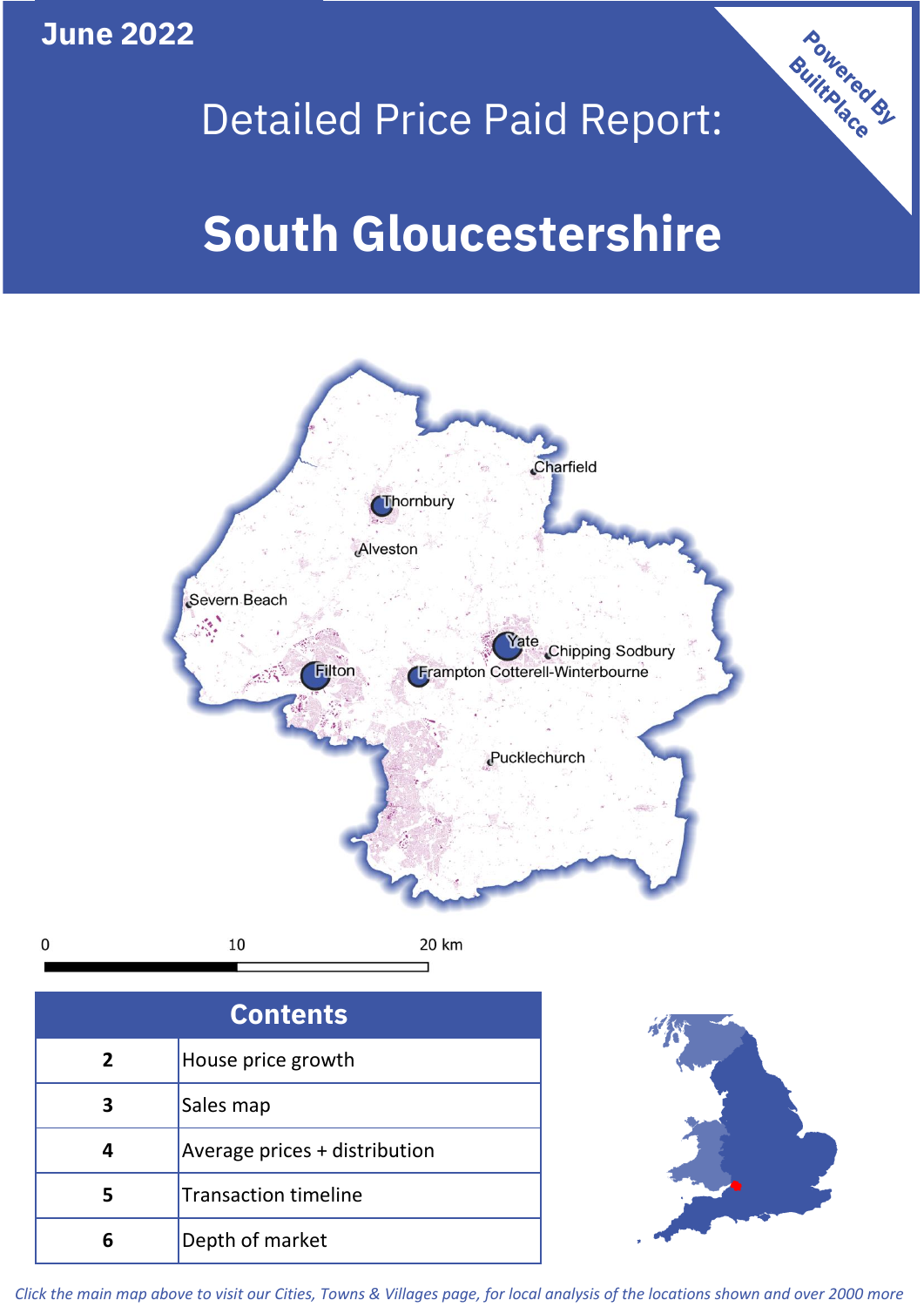#### **Headline Data**

|                     | <b>Current level</b> | 3 month  | <b>Annual</b> | '5 year  | 10 year |
|---------------------|----------------------|----------|---------------|----------|---------|
| <b>House prices</b> | £330,836             | 0.3%     | 11.4%         | 27.4%    | 75.7%   |
| <b>Transactions</b> | 4,324                | $-12.5%$ | 12.6%         | $-10.3%$ | 22.4%   |

# **House Price Growth (April 2022 data)**

#### *Annual Change in House Prices*



House prices in South Gloucestershire grew by 11.4% in the 12 months to April 2022 (based on 3-month smoothed data). By comparison national house prices grew by 10.7% and prices in the South West grew by 12.3% over the same period.

South Gloucestershire house prices are now 56.7% above their previous peak in 2007, compared to +49.0% for the South West and +52.9% across England.



#### *Year-To-Date Change in House Prices, December to April*

Local prices have grown by 0.8% in 2022 so far, compared to growth of 1.7% over the same period last year.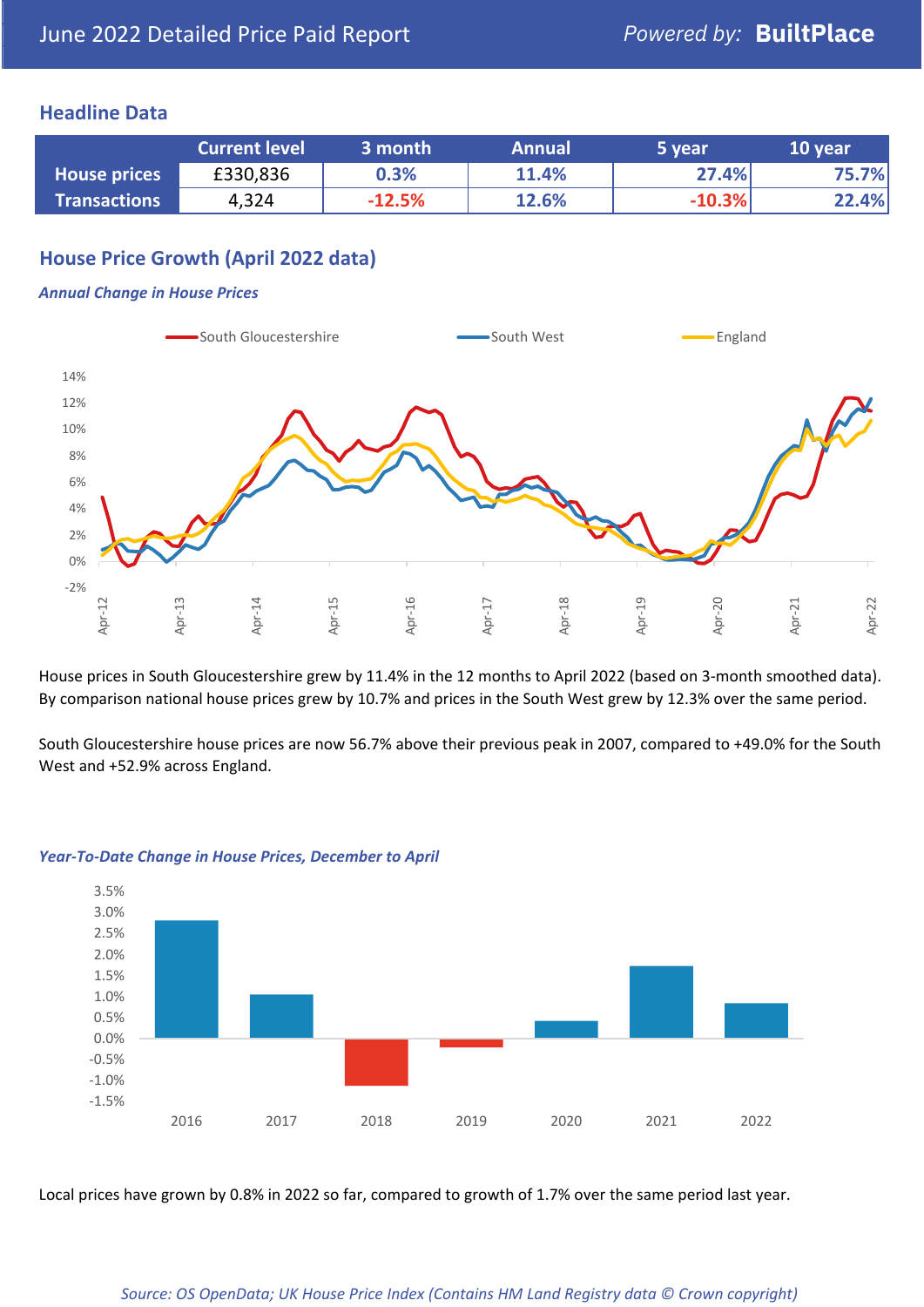# **House Price Map**

*12 months to April 2022*



*Each point is one postcode, coloured by the average value relative to all sales in this local authority (price bands are LA-specific quintiles).*

# **Map Key**

| Min      | <b>Max</b> |                            |
|----------|------------|----------------------------|
| Up to    | £230,000   | 1st quintile / lowest 20%  |
| £230,000 | £275,000   | 2nd quintile               |
| £275,000 | £326,000   | 3rd quintile               |
| £326,000 | £406,000   | 4th quintile               |
| £406,000 | and over   | 5th quintile / highest 20% |

*Source: OS OpenData; UK House Price Index (Contains HM Land Registry data © Crown copyright)*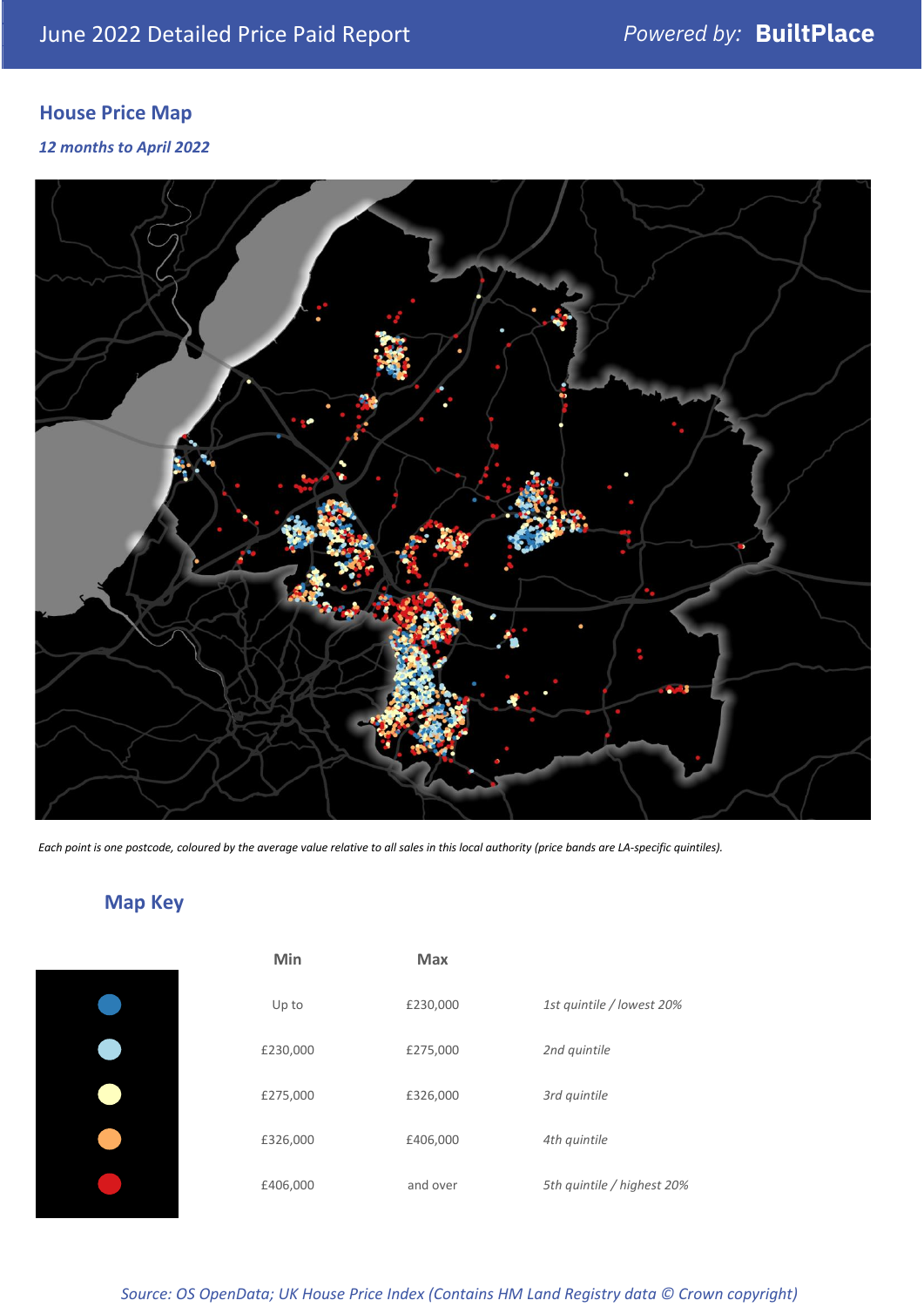# **Average House Price by Property Type**

#### *12 months to April 2022*



|                 | <b>New</b> | <b>Second hand</b> |  |  |
|-----------------|------------|--------------------|--|--|
| <b>Flat</b>     | £231,174   | £177,674           |  |  |
| <b>Terraced</b> | £334,830   | £278,293           |  |  |
| Semi-detached   | £257,458   | £327,264           |  |  |
| <b>Detached</b> | £459,452   | £491,286           |  |  |

### **House Price Distribution by Year**

*All properties, by price band and calendar year (2020 = year to date)*

|                    | 1997 | 2002 | 2007 | 2012 | 2017 | 2019 | 2020 |
|--------------------|------|------|------|------|------|------|------|
| <b>Under £100k</b> | 85%  | 31%  | 2%   | 3%   | 1%   | 1%   | 2%   |
| £100-200k          | 14%  | 56%  | 56%  | 55%  | 21%  | 11%  | 11%  |
| E200-300k          | 1%   | 10%  | 31%  | 30%  | 45%  | 40%  | 34%  |
| £300-400k          | 0%   | 2%   | 8%   | 8%   | 21%  | 27%  | 30%  |
| £400-500k          | 0%   | 1%   | 3%   | 2%   | 7%   | 12%  | 13%  |
| <b>£500k-1m</b>    | 0%   | 0%   | 1%   | 1%   | 5%   | 8%   | 10%  |
| £1-2m              | 0%   | 0%   | 0%   | 0%   | 0%   | 0%   | 0%   |
| <b>Over £2m</b>    | 0%   | 0%   | 0%   | 0%   | 0%   | 0%   | 0%   |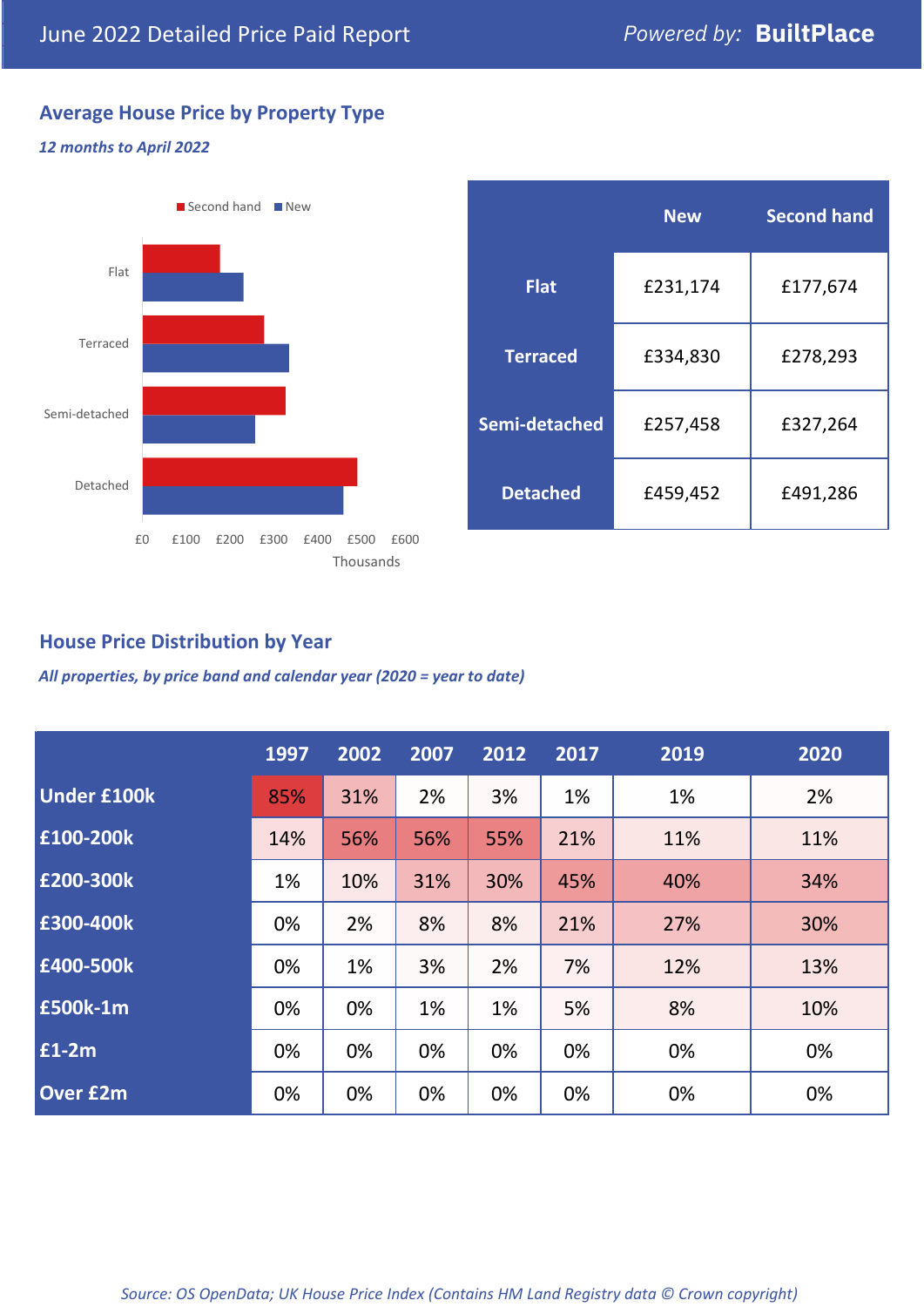# **Transactions (February 2022 data)**

*Annual Transactions, Indexed (2001-05 average = 100)*



There were 4,324 transactions in South Gloucestershire during the 12 months to February 2022. This is 73% of the average from 2001-05 and suggests activity is below pre-downturn levels.

Transactions in South Gloucestershire have fallen by 12.5% since 2014, compared to changes of -8.3% for South West and -7.7% for England.



#### *Cash and New Build Sales as % of Total, by Year*

*Note: The data on this page EXCLUDES transactions identified as transfers under a power of sale/repossessions, buy-to-lets (where they can be identified by a mortgage), and transfers to non-private individuals - i.e. it comprises only Land Registry 'A' data.*